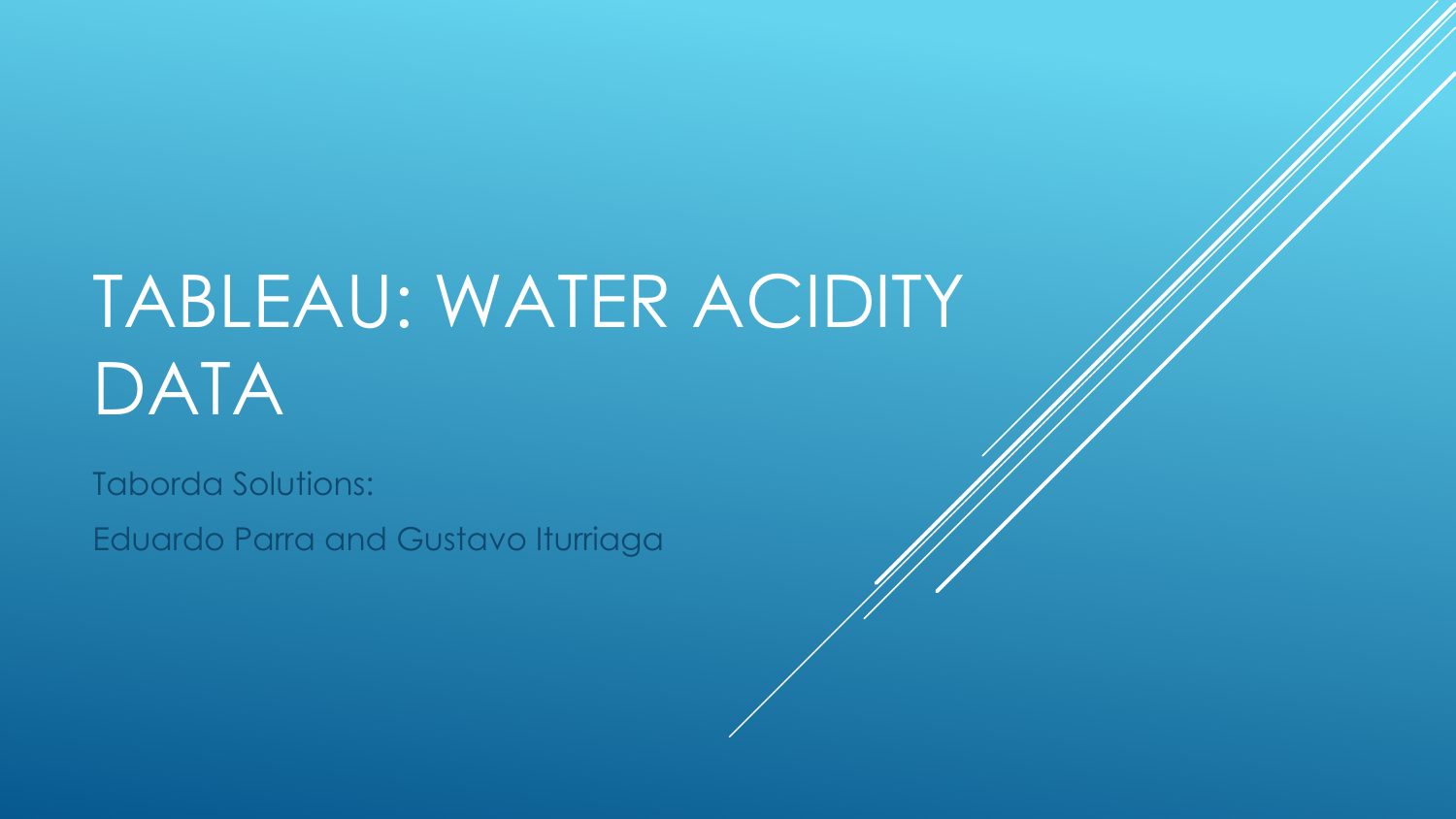#### USING TABLEAU SOFTWARE

- Using Tableau we were able to simply download data from public websites and create different types of visualizations that can express the data in a greater scope.
- $\triangleright$  Two types of visualizations were created.
	- 1. Using data from Green Gov Challenge website: Surface Water Toxicity 2003-2014, a map visualization was created.
	- 2. Using data from Hawaii Ocean Time-Series (HOT): Station ALOHA Surface Ocean Carbon Dioxide, two graph visualizations were created.
- $\triangleright$  Our focus is to use these visualizations to show how water acidity can be expressed through tableau and to also illustrate how water acidity is increasing in our oceans leading to implications in the future.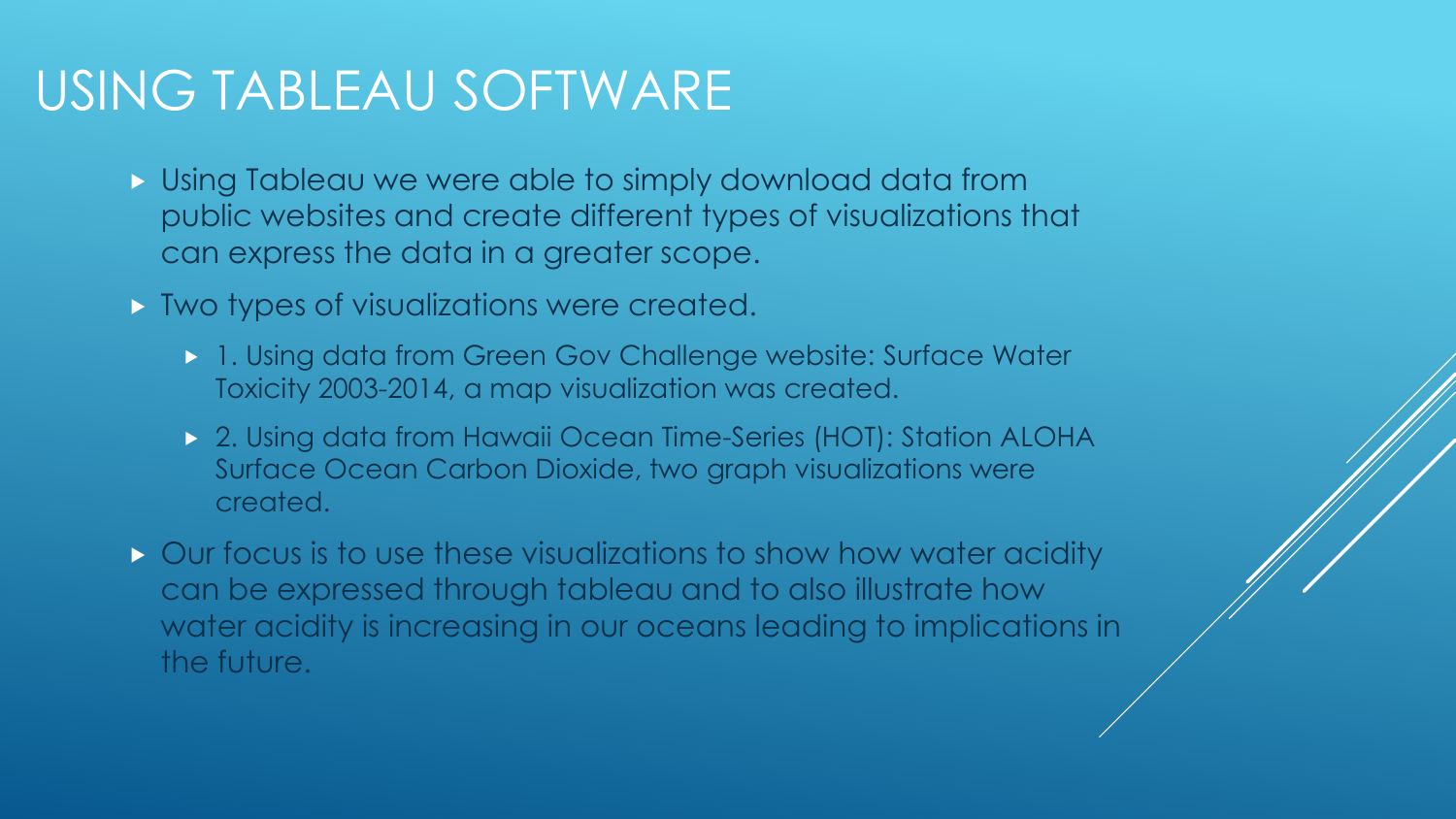### MAP VISUALIZATION



- **Data Source: Green Gov Challenge** website: Surface Water Toxicity 2003-2014
- Presents different pH levels from numerous water stations throughout California.
- By using longitude and latitude coordinates from the data set, tableau is able to pin point the exact location of where the water sample was collected.
- $\triangleright$  By hovering over any point on the map, the water station title is displayed along with its pH level.
- **Notative Mith having a visual map, the datally** becomes easier to illustrate what areas of California are more acidic than others.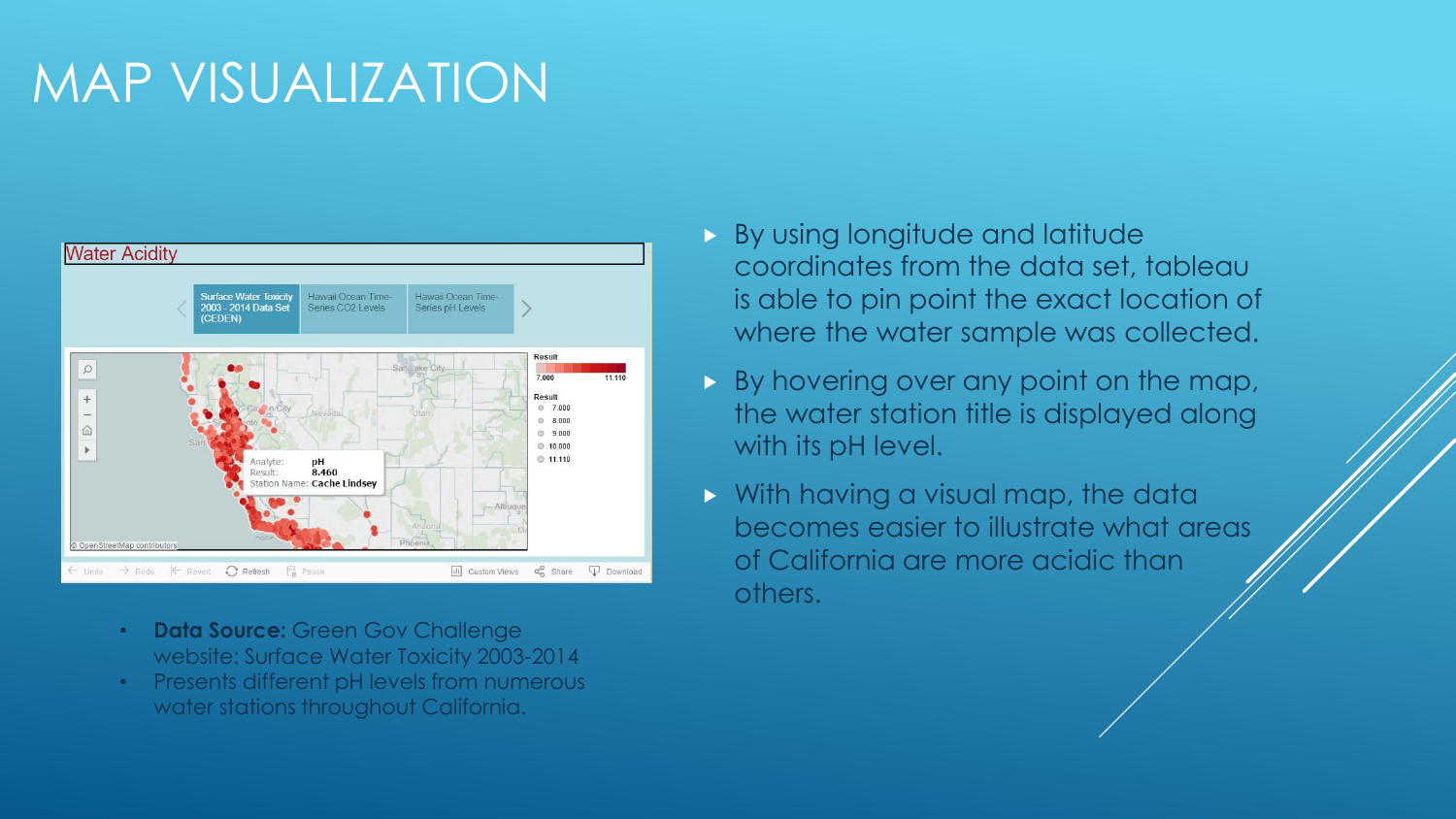## GRAPH VISUALIZATIONS



- $\triangleright$  The graph above shows the relationship between changes in ocean carbon dioxide levels over time.
- **D** One can filter through different ranges of years using the slider.
- **This analyses is important to** acknowledge because after time carbon dioxide forms carbonic acid in the ocean. This carbonic acid can be hazardous to certain marine life.

• **Data Source:** Hawaii Ocean Time-Series (HOT): Station ALOHA Surface Ocean Carbon Dioxide



- $\triangleright$  The graph above illustrates how the pH levels over time have went down over the years due to carbonic acid.
- Like the other graph One can filter through different ranges of years using the slider.